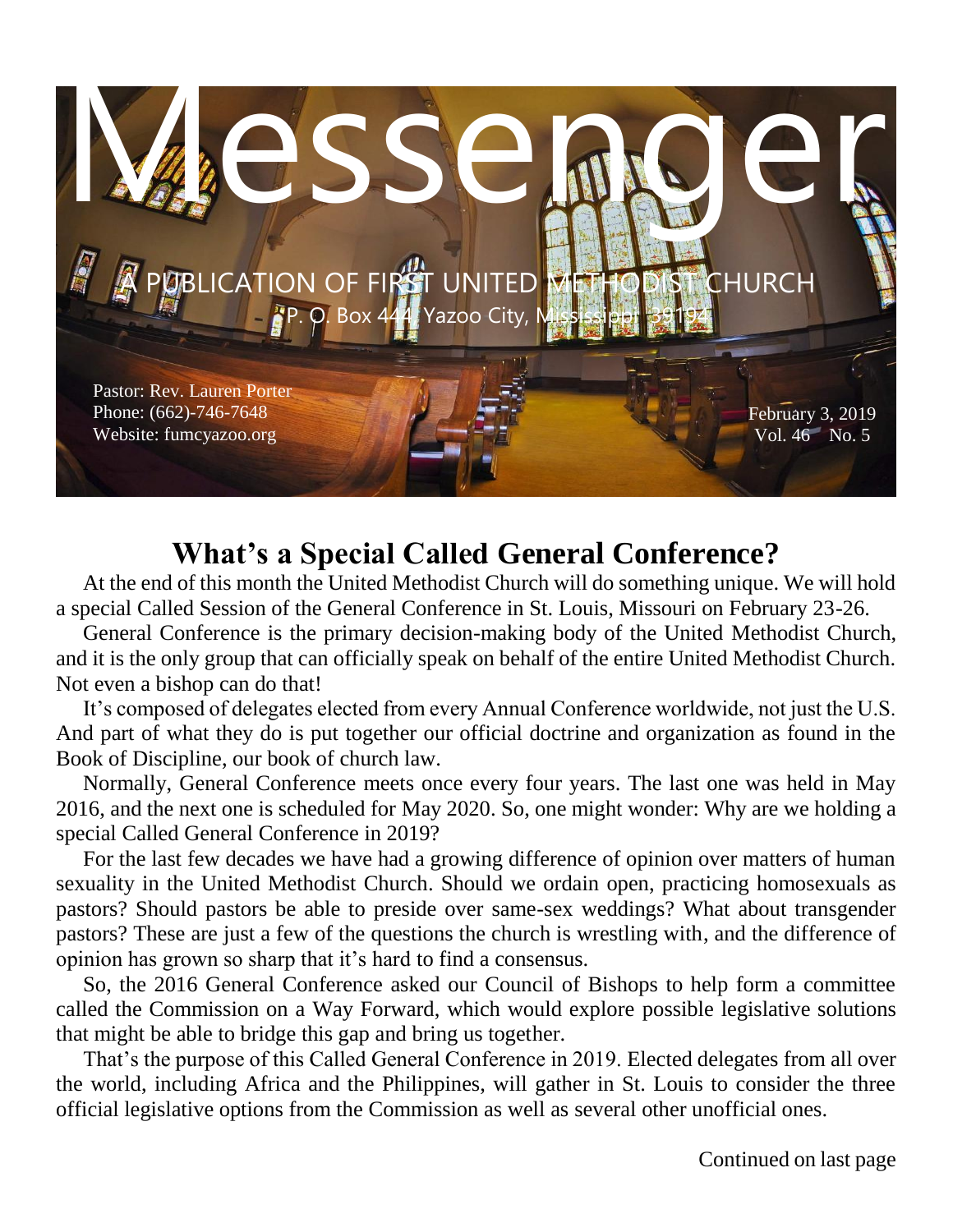# **THIS WEEKS CALENDAR**

### **SUNDAY, FEBRUARY 3**

 9:00 a.m. Come AZ U R Service 9:50 a.m. Sunday School 10:00 a.m. Information Session - Sanctuary 11:00 a.m. Traditional Service 5:00 p.m. Planet 456 6:00 p.m. Snack Supper **MONDAY, FEBRUARY 4** 9-12 noon Methodist Market **TUESDAY, FEBRUARY 5** 6:00 p.m. Ladies Bible Study/Millie's **WEDNESDAY, FEBRUARY 6** 3:00-4:15 p.m. Hiskidz Choir Gr. 1-6 3-4:30 p.m. Confirmation Class 5:30 p.m. In the Hands of God/Prayer Meeting 6:00 p.m. Chancel Choir 6:00 p.m. Follow-up Q & A - Chapel 6:15 p.m. Youth Small Group **SATURDAY, FEBRUARY 9** 9-12 noon Methodist Market



 This Hiskidz Choir, grades 1-6 will resume Wednesday, February 6, from 3-4:15 p.m. We are excited to have the children come together again for singing, fellowship and fun!



- 3. Bonnie Holmes, Katherine Phillips
- 4. Shirley Simmons, Lisa Haynes
- 5. Bill Summers
- 8. Mary Russell Perry, Jim Roberts

# **HAPPY ANNIVERSARY**

- 4. Mr. & Mrs. Gray Goodman
- 9. Mr. & Mrs. Harry Simmons



*Marvin Terrell* 

Ted & Sarah Webb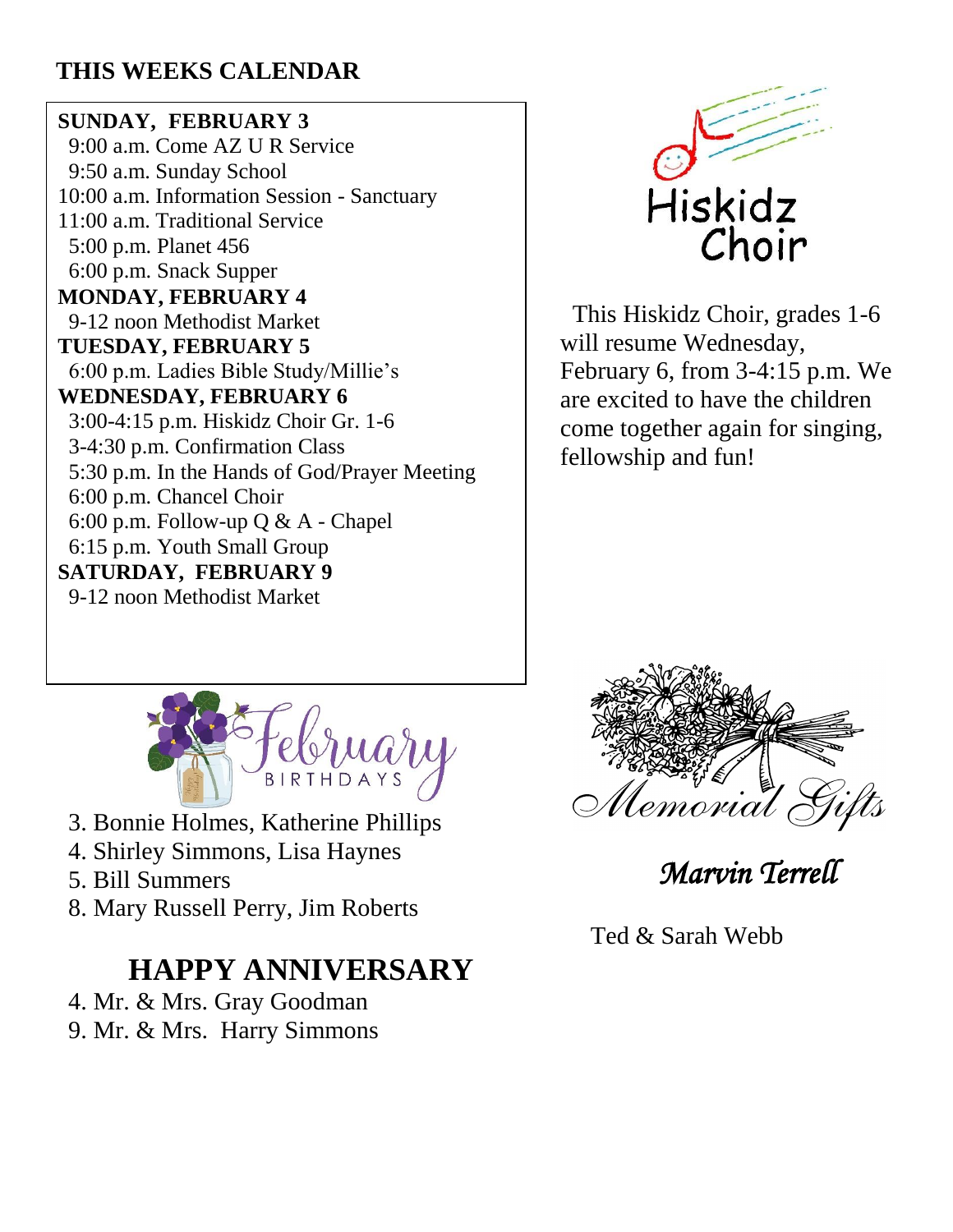

# **Solid Ground Youth**

 This week in Sunday school our lesson is titled "*Giving It All.*" The scripture passage comes from the book of Mark, chapter 10. This is an all too familiar story about the Rich Young Ruler. This lesson teaches us about discipleship and what it truly means. As we hear and study this story, we must all take a good look at our own life. How can we become better disciples for Jesus?

### **Sunday Night Youth**

 Solid Ground will not meet this Sunday night. We will pick back up with our regular Bible Study next Sunday night with supper at 6:00 p.m. followed by group time.

### **Wednesday Night Small Group**

 Wednesday night small group will be discussing a new series called *Counter Culture.* In the first lesson of this series we look at how our culture seems to promote division. Everywhere we look today, we see how people seem to "hate" or have a skewed opinion of someone because they don't agree with others. This is not how we as Christians should be. We are called to love one another. We do not have to agree with everyone, but we should love them.

### **M28 Summer Camp**

 The M28 Camp dates have been released. We will be returning to Lake Junaluska for Summer Camp the Week of July 2-7. If you are intersted in going and need information, or you need to sign up, please contact Tera Smith. The cost for this trip is \$225 per person. This includes 5 nights stay, all meals while at the camp, and White Water rafting.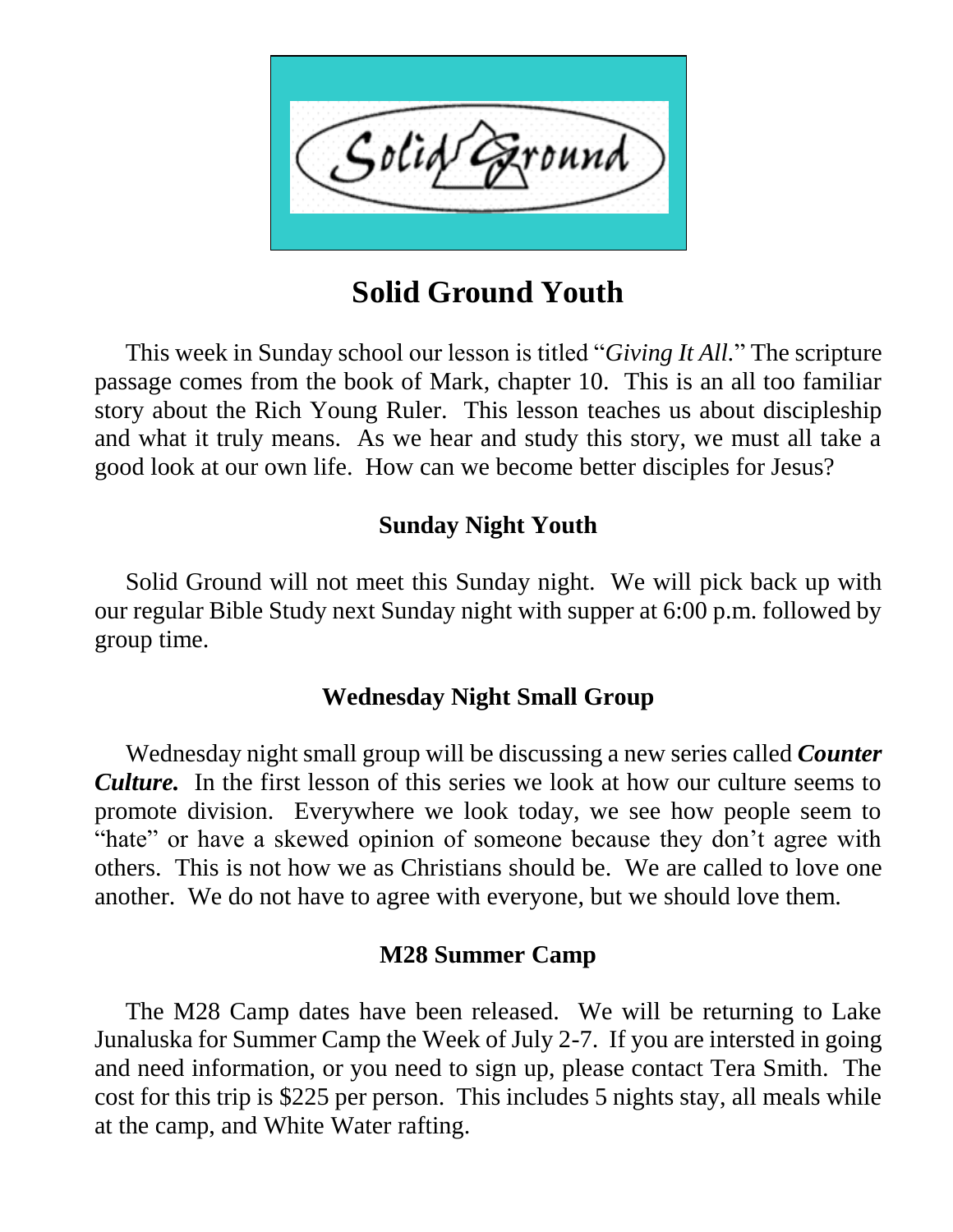# Children's Page



"Love the Lord your God with all your heart, all your soul, and all your strength."

Deuteronomy 6:5



 This week in Sunday School we will hear from the Old Testament. Teachings from the Old Testament are important, and they offer wisdom. This week's lesson is the Old Testament

teaching called the *Shema. Shema* is the Hebrew word for hear or listen. When Moses spoke the words of the Shema to the Israelites, he explained that they were very important. Even Jesus, in the New Testament, referred to the words of the Shema. Hope to see you Sunday as we study this important lesson.



 Bible study will not meet this week. We will resume next Sunday night, February 10, at our regular meeting time.

**Branson Trip –** The dates have been set for our Branson trip. Planet 456 will be attending the Sights and Sounds production of *Samson* the weekend of April 5-7. Please contact Mrs. Tera as soon as possible if your child is planning on attending. We need a head count in order to get our tickets.

Confirmation Class



Confirmation classes for  $6<sup>th</sup>$  graders began on Wednesday, January 23rd. We will continue to meet after school until 4:30 p.m. These classes will meet throughout the month of February.